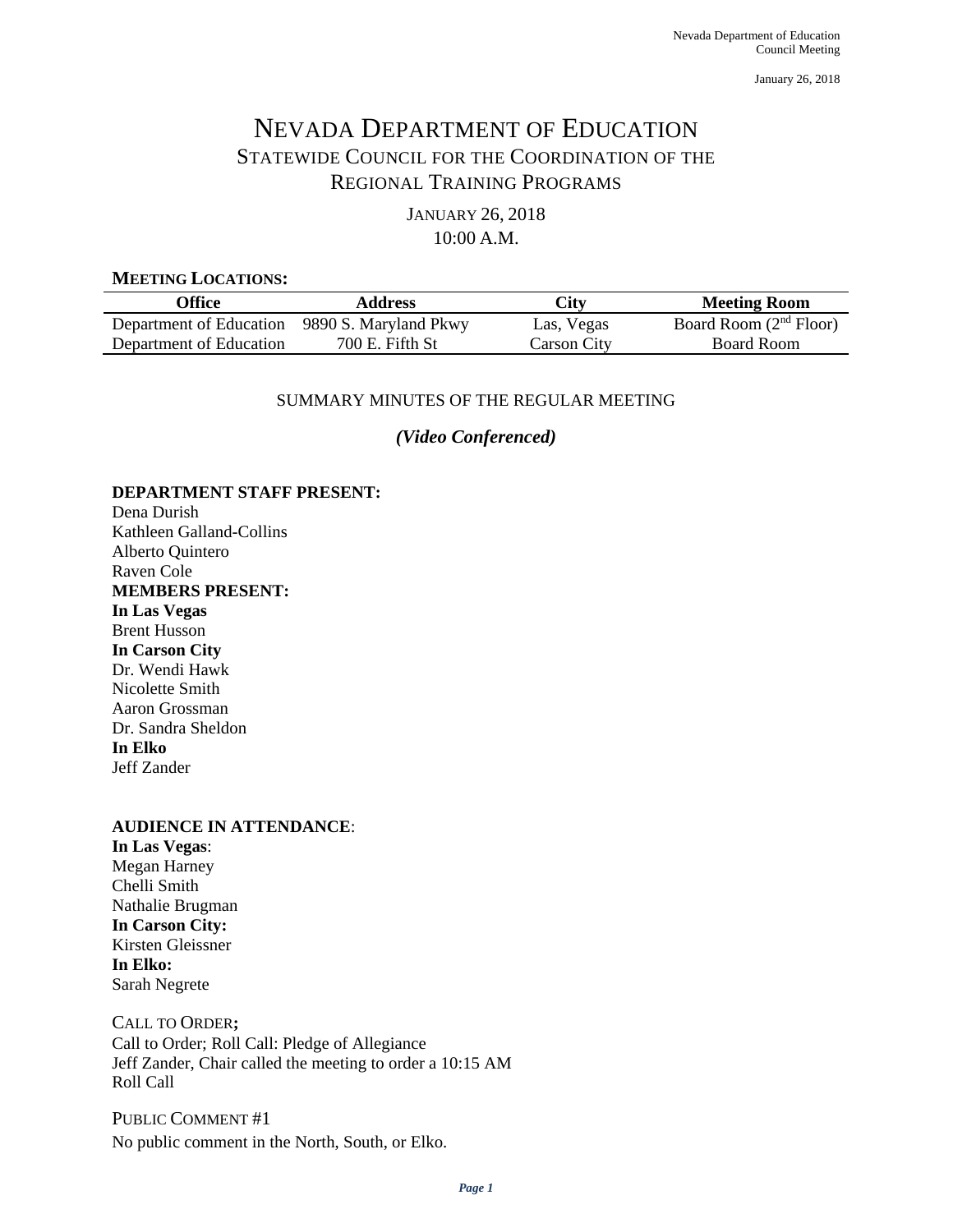January 26, 2018

FLEXIBLE AGENDA APPROVAl **Member Zander moved for a flexible agenda Member Husson seconded the motion All in favor Motion carried at 10:18 AM**

APPROVAL OF PRIOR MEETING MINUTES FOR OCTOBER 19, 2017 **Member Husson moved to approve the October 19, 2017 meeting minutes Member Smith seconded the motion All in favor Motion carried at 10:19 AM**

## NEVADA DEPARTMENT OF EDUCATION UPDATES

*Deputy Superintendent, Dena Durish provided the following updates:* 

- Recommendations from 474 Taskforce have been reviewed and the recommended professional development (PD) standards have been moved forward in the regulation process. There has been a workshop and the recommended standards were presented. NDE is awaiting final document and will have an update on the next agenda.
- The Great Teaching and Leading Fund (GTLF) and the other 8 major initiatives came with external evaluations to ensure taxpayer funds have been used efficiently.
- The interim Legislative Committee on Education (LCE) has started and their schedule is posted for meetings through September.
- NDE personnel are working with district to clearly define professional development (PD) expenditure categories. Rahming and Dena will be working together with fiscal agents to best track PD moving forward, PD annual reporting, and how to accurately report PD.
- The Commission on Professional Standards (COPS), Matt Borek, and Jason Dietrich have looked comprehensively at other states regarding PD required for licensure renewal to inform regulatory changes. Additionally, NDE has gone live with a new licensure system. Full public access will be available soon. Users of the system can now submit documents online, and will get email and text alerts on progress of documents. This applies to new licenses as well as renewal. Additionally, COPS and the State Board of Education (SBE) should only approve educator preparation programs which include alignment with NEPF. NDE personnel are looking at merging programs and are undergoing a comprehensive review of educator preparation review processes.
- AB320 (2017) allows additional monitoring of the implementation of Nevada Educator Performance Framework (NEPF). A presentation was given to SBE regarding the distribution of 16-17 evaluation scores. Final recommendation is that NEPF training should focus on administrators and principals.
- Kelee Dupuis the education programs professional who helped facilitate this meeting has left NDE earlier in January.

## PROFESSIONAL DEVELOPMENT DATA MONITORING

*In response to prior Council discussions related to recommendations made by the SB474 (2015) PD Task Force and changes to professional development reporting as a result of AB77 (2017), members will hear a presentation from MIDAS Education. MIDAS will share methods that other states have implemented to track educator professional development, provide an online demonstration of various resources, and explain how data analysis is being used to improve educator effectiveness and student outcomes. Megan Harney, MIDAS Education CEO.*

• Member Husson was asked to introduce the presenter for this item, Megan Harney, MIDAS Education CEO. Member Husson stated that the agenda item was a result of conversation at the last meeting and the with data collection challenges RPDPs face. It was his feeling that there are times in this work that we have to make decisions based on inaccurate data. Member Husson wanted full disclosure that he works with the company but he is not compensated by the company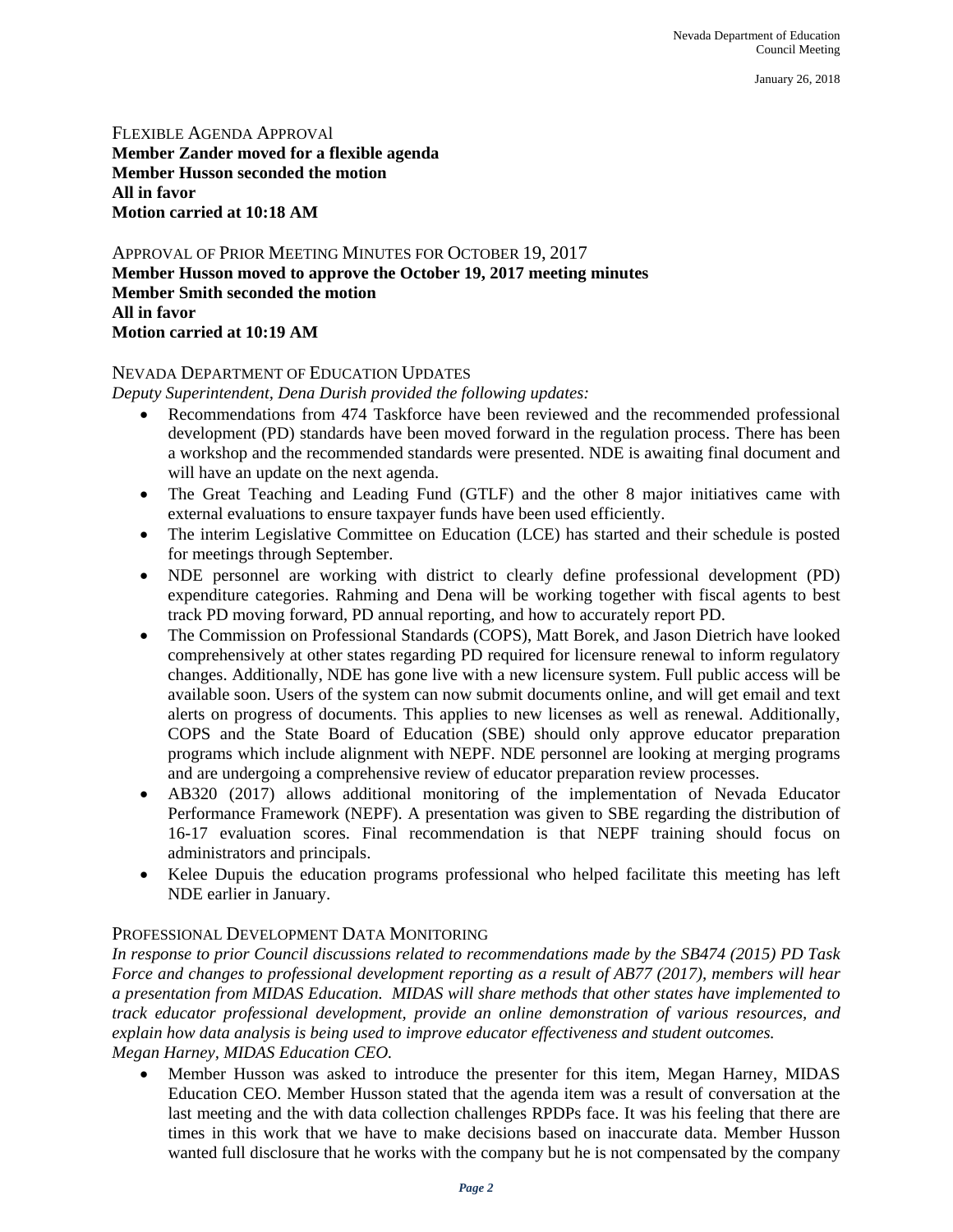and cannot be. His contract with the company states that he cannot be compensated for anything done in Nevada. His interest is getting the data we need to make good decisions. He learned what they do and thinks it answers many questions that we need answered. It is his intent to introduce them to anybody and everybody that could benefit from their work.

- Megan Harney stated that she is not here in a sales capacity, but to share what other states do and give the Council some ideas. MIDAS Education currently has a contract with Utah State Board of Education to manage their PD statewide. How does PD impact the following: evaluation, money spent on PD, PD to offer based on feedback, promote conversations with evaluators? As a company they looked at what they could do to promote the conversations between educators and evaluators. First priority was to create ways for teachers to share videos with administrators which could then be reviewed and comments could be provided throughout the video. Second piece is building a virtual library of examples of best practices that could be used to provide targeted, timely independent PD. Additionally; this helped with inter-rater reliability calibration efforts. MIDAS Education is working with people in Texas to help them manage professional growth plans. She went on to describe the details of what that program does and how is used to provide feedback and monitor progress. The system also has the ability to serve as a PD catalog.
- Members asked clarifying questions and discussed possible uses for a system like the one presented.
- Megan went on to demonstrate the data dashboard offered with the MIDAS Education system. The dashboard links all charts to each other including demographic breakdowns. Even allows for formulating your own questions so it's not just a generalized dashboard. This is equally applicable for students and teachers. The system can analyze data for individual students and teachers, and determine the results of student with teachers with specific PD. Members asked clarifying questions, and discussed possible uses of a system like what MIDAS Education offers.

## UPDATE ON THE NEVADA READY NETWORK'S PLANS TO IMPROVE MIDDLE SCHOOL

#### **MATHEMATICS**

*Members will hear information about the NV Ready Network, a collaborative among NDE, Districts, RPDPs, NSHE and various educational stakeholders to support and build the capacity of NV educators around standards-aligned instructional practice and assessment literacy to improve student performance outcomes. The first focus area will be to support middle school mathematics, and the NV Ready Network Steering Committee has charged the department with supporting the major works of 5th - 8th grade "Number Sense" standards with three levels of effort: an elaboration of the set standards; development and/or vetting of instructional materials that support the specific standards; and the enhancement of these resources through professional development options facilitated through the RPDP's.*

*Brett Barley, NDE Student Achievement Division Deputy Superintendent and Darrin Hardman, NDE Education Programs Professional, Office of Standards and Instructional Support provided the following information:*

- NDE is committed to using the data received from the statewide assessment to improve instruction. Parents were for the first time provided a snapshot of their student performance compared with the results at the school and district level. Data reviewed is showing that elementary students are growing very well in math, but this didn't continue at the middle school level. Deputy Superintendent Barley, shared additional data with the members and described the purpose of the Nevada Ready Network. This network of educators will be responsible for identifying foundational standards within the Nevada Academic Content Standards (NVACS) to help with vertical alignment. Education Programs Professional Darrin Hardman clarified the work of the Nevada Ready Network. He explained that this group help improve middle school math instruction by clarifying the standards through assessment and instruction exemplars.
- Members discussed the project and asked clarifying questions.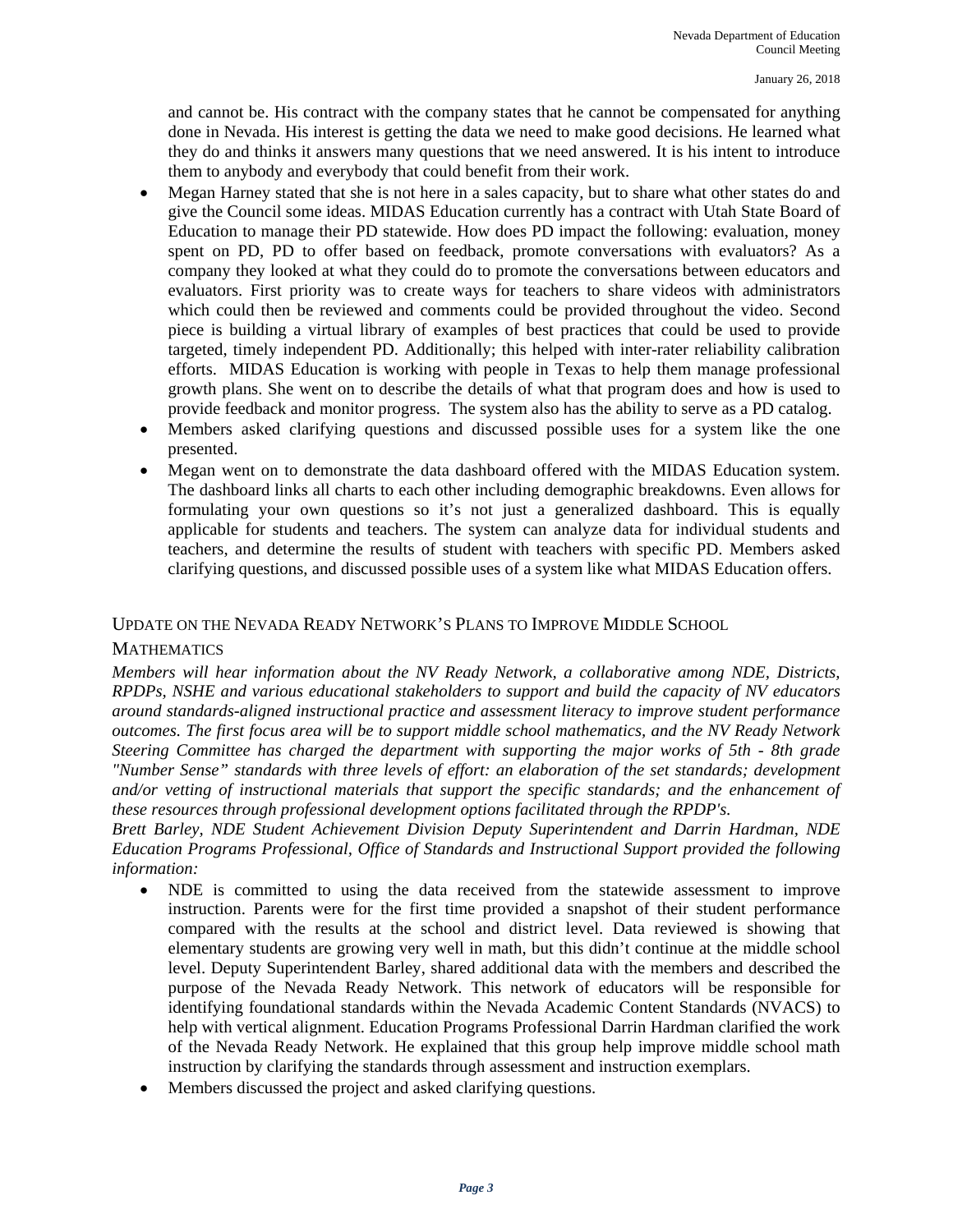FY18 BUDGET AMENDMENTS *One or more of the RPDP Directors may present requested amendments to their 2017-2018 (FY18) budget. The Council will hear requests and justifications before taking possible action on proposed amendments.* 

*Kirsten Gleissner, Director, NWRPDP; Chelli Smith, Director, SNRPDP; and Sara Negrete, Director, NNRPDP*

- Sara Negrete submitted an amendment because they are making a change from the budget proposed last May. At the time they salary negotiations were not finalized. She explained that they had monies from salaries and benefits that need to be reallocated.
- Kirsten when budget was approved they had a full staff. She explained that they lost two staff members at the beginning of the year and just recently filled the two positions. She is asking to move monies from salaries and benefits to supplies. Both budgets have been reviewed and approved by their governing boards.
- Members asked clarifying questions.

**Motion**

**Member Husson moved to approve both budget amendments Member Sheldon seconded All in favor Motion carried at 12:20PM**

#### ADMINISTRATIVE TRAINING FUND BUDGETS

*Members will hear an update regarding proposed uses for the \$100,000 administrative training expenditure allowance. Possible action may include discussion/ recommendation/approval on administrative expenditure budgets.* 

- Chelli Smith of the SNRPDP presented a budget for 14,309.45. Her staff will be working with administrators doing four collaborative projects around several informational texts. Additionally they will be hosting a summer institute which is full day conference to build administrator instructional leadership capacity.
- Sarah Negrete of the NNRPDP presented their budget and explained that is part of an ongoing project to provide PD for school leaders and their teacher leader teams. PD is specifically around response to intervention training and this year's focus in on Tier 1 instruction. Most money is to be used for substitutes and travel costs.
- Kirsten Gleissner of NWRPDP presented their budget which has an internal focus. Each district has submitted what they would like to do with the funds. These projects include creating professional learning communities among administrators, providing travel for administrators to attend the training at the Public Education Foundation.
- Dr. Sheldon suggested redistributing unused funds from the SNRPDP to the 2 northern groups. Dena Durish explained that this is a base year and that we don't want funds in an account to go unused. RPDPs can meet and create a redistribution plan for remaining funds and bring that back to the next meeting.
- Members asked clarifying questions and discussed what to do about the redistribution of funds to ensure maximum utilization for the benefit of school leader professional development.
- Dena suggested that the RPDPs submit amended budgets to NDE if Council votes to allow them to redistribute the funds. This can be done to avoid delaying the use of funds until after the April Council meeting.

**Member Sheldon made the motion to approve the budgets as presented, and that remaining funds be redistributed for use in the currently approved programs.**

**Motion Member Smith seconded the motion All in favor Motion carried at 12:31PM**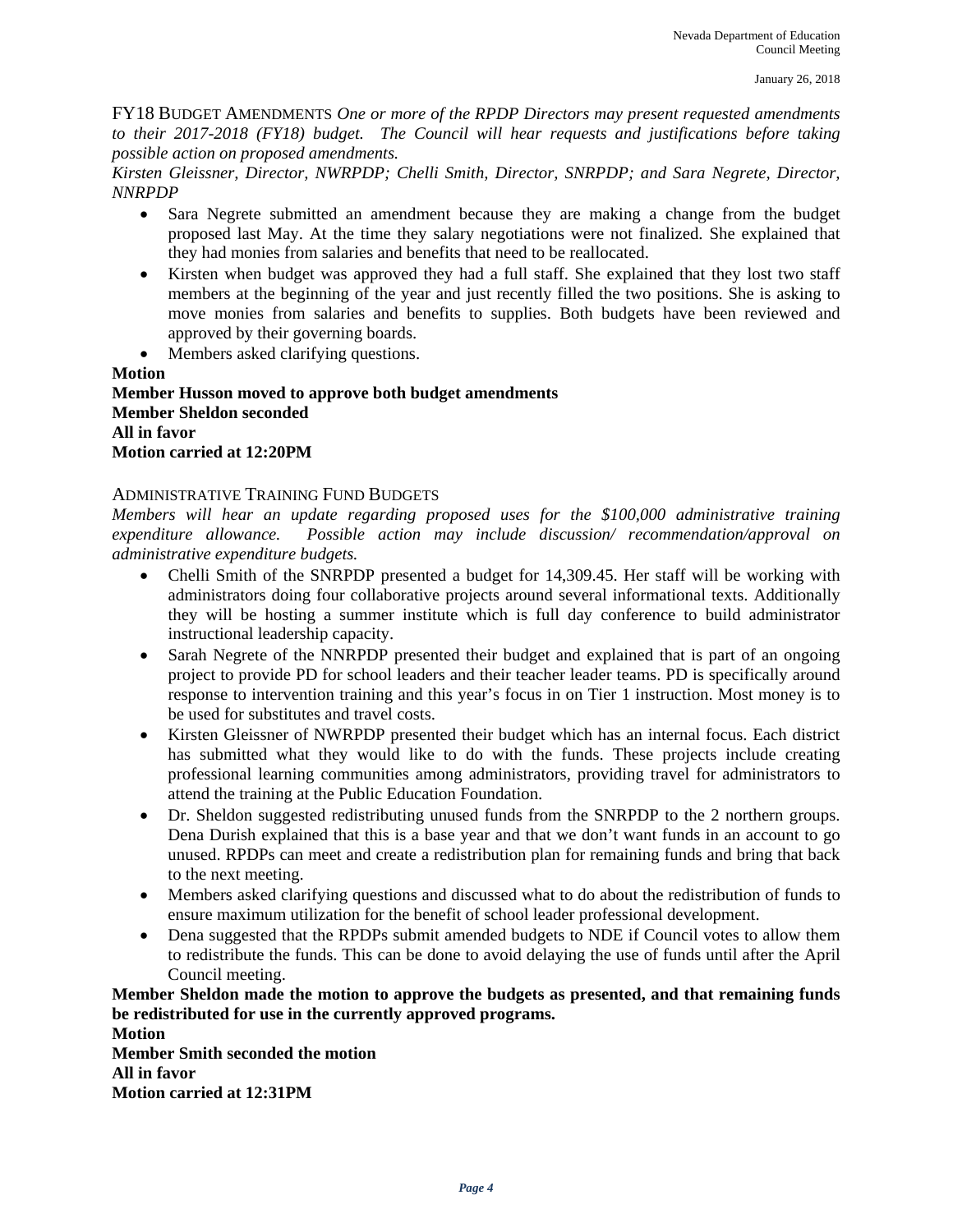## RPDP BUDGET PROCESS OVERVIEW

*NDE fiscal staff will share an overview on budget processes/procedures pursuant to NRS 391A.165 and NRS 391A.170. Members will have an opportunity to hear updates from NDE staff and/or RPDP Directors on implementation of the reimbursement of funds process, effective as of FY18. Andrea Osborne, NDE Business & Support Services Division Administrative Services Officer* 

- Andrea explained that she is providing information so that NDE is supporting RPDPs as best they can within the policies determined by the Governor's finance office (GFO) and Legislative Counsel Bureau (LCB). The distributions of funds have been switched to reimbursement basis per LCB and GFO. RPDP directors asked clarifying questions regarding how often Request for Funds (RFFs) should be submitted. Andrea responded that quarterly RFFs are certainly appropriate, but RFFs can be submitted more frequently if necessary.
- Andrea clarified that monies can be moved through budget amendments into different budget categories as long as they don't exceed 30,000 dollars and/or 10%.
- Andrea discussed the biennial budget and reminded them that by the next RPDP meeting they should be working on their next biennial budget. The Base Budget is based on what has been expended up to that point. It is important to make sure the RFFs are submitted quickly especially near the end of the fiscal year. The funds do roll over this fiscal year into the next, but they don't between biennium and the rollover would not be included in the next base budget and could impact how much legislators approve.
- Chelli shared her concern about an infusion of money for projects with Nye County school district that SNRPDP has been contracted to do, looking clean on paper. She expressed the desire to meet with Andrea and discuss the best way to document transactions to ensure SNRPDP is following procedure and best practices.
- Andrea reminded the group that it is best practice to expend all of the base year funds during the base year. There is a risk of losing those funds from the base budget that have not been expended before the end of June.

## UPDATE ON STATEWIDE FAMILY ENGAGEMENT PROGRAM

*Pursuant to NRS 391A.135 the RPDP Council will cooperate with the Office of Parental Involvement and Family Engagement (PIFE) to establish a statewide training program concerning effective parental involvement and family engagement. Members will hear an update from RPDP Directors regarding proposed plan to create a statewide training program concerning effective parental involvement and family engagement. Possible action may include discussion/recommendation regarding a statewide program concerning parental involvement and family engagement.*

*Dr. Sarah Negrete, Director, Northeastern RPDP; Kirsten Gleissner, Director, Northwestern RPDP; Dr. Chelli Smith, Director, Southern RPDP*

- Chelli introduced Nathalie Brugman, Regional Trainer with SNRPDP and Family Engagement Specialist, who has built the coursework on the family engagement piece. Nathalie stated that in the past it was presented that they were creating PD for Family engagement to include modules. They decided it would be most appropriate to consider what was in legislation in regards to the 6 standards for family engagement. Had to consider how it could be rolled out with lack of personnel and decided to create modules that could be taken back to their schools. Modules would mirror standards. An introductory model has been created. She explained that she had a collaborative meeting with NDE and concerns were brought up surrounding how it would be rolled out and incentives to get teachers to take the courses. Given those concerns, adjustments were made. They designed a course teachers could take individually and may receive credit for licensure renewal. Since then, they decided that she would facilitate the course for data collection. Course design includes three face to face classes as well as online curriculum and collaboration. They have filled the class with CCSD and Nye teachers. It is at capacity of 30 people. They filled quickly, but had 15 people drop because there were not aware that it would not take the family engagement provision off of their license. SNRPDP is looking into providing a course that can remove the provision of an educator's license.
- Dena explained the history on the family engagement course for licensure renewal.